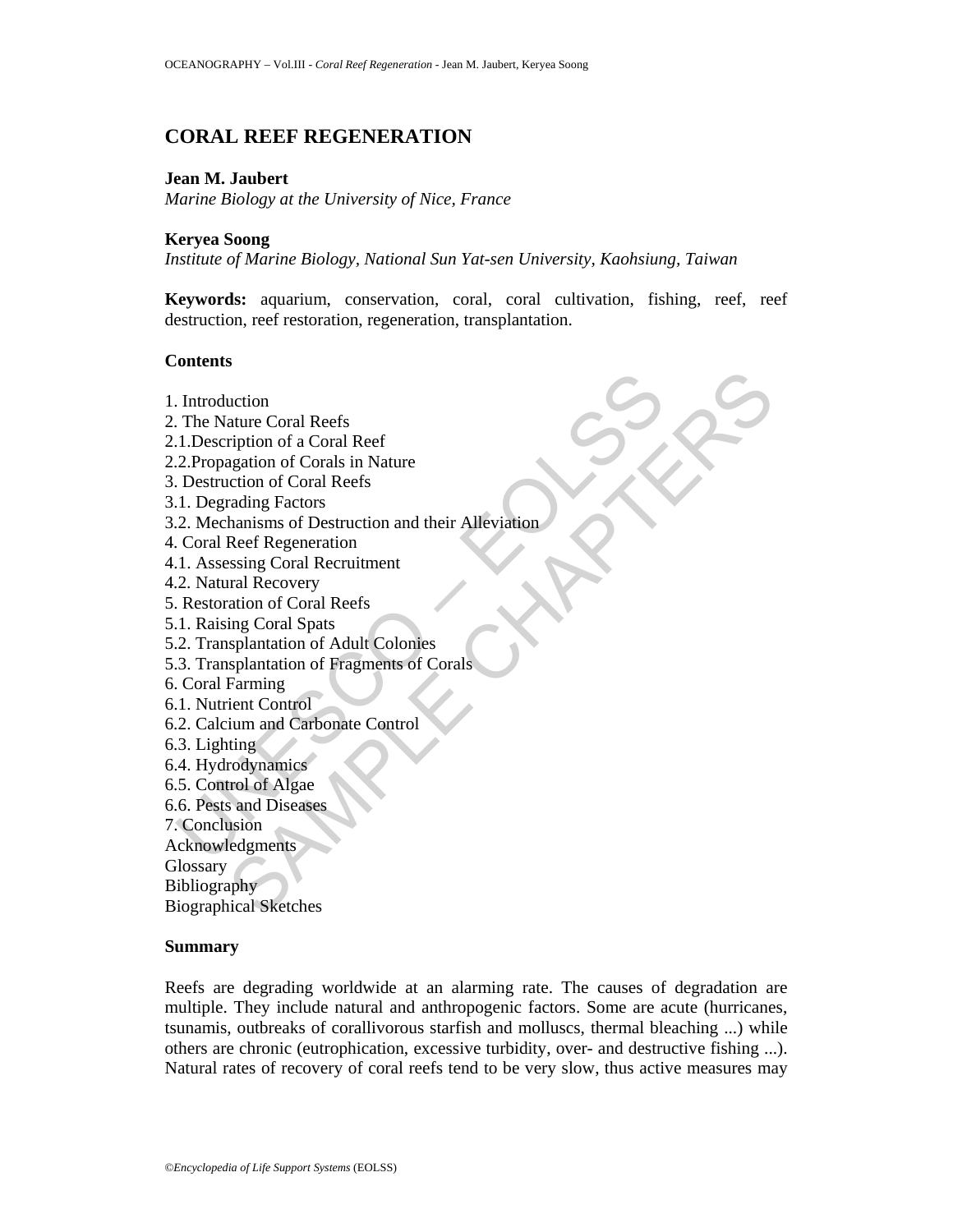need to be taken to accelerate this process. Methods for propagating and transplanting corals are currently being developed.

## **1. Introduction**

Coral reef degradation, caused by natural or anthropogenic factors, has been reported almost world-wide in the last 2 decades. Typhoons and hurricanes often destroy extensive areas of reefs. Furthermore, human activities such as inappropriate fishing practices, vessel grounding, coastal construction, excessive sedimentation, eutrophication, and water pollution have been revealed as the main causes of reef destruction on a local and regional scale. Reefs recover naturally, once the damaging factors are removed, but usually at a very slow rate.

Factors degrading coral reefs usually outpace measures aimed at reef regeneration. Thus, the most efficient and logical approach when we start a conservation or regeneration effort of a coral reef is to identify and eliminate the damaging factors. If this is achieved, damaged reefs are expected to recover, but slowly. Several cases, however, have shown that coral reefs suffering severe damage have not recovered at least during the period of the observation. In these situations, in addition to the removal of the damaging factors, active measures become necessary. Consequently, studies and actual practices that enhance coral reef regeneration, especially the cultivation of corals in artificial environments, have received much attention.

actors degrading coral reefs usually outpace measures aimed at hus, the most efficient and logical approach when we start a generation effort of a coral reef is to identify and eliminate the dan is is achieved, damaged ree degrading coral recfs usually outpace measures aimed at reef regeneration<br>the most efficient and logical approach when we start a conservation<br>tion effort of a coral reef is to identify and eliminate the damaging factors.<br> Since the early 1980s, significant improvements in marine aquarium design and operation have enabled the cultivation of fragile organisms from coral reefs. Around one hundred species of symbiotic hard and soft coral are currently cultivated and propagated in public and private aquaria. Cultivated corals have utility not only in conservation and reef restoration, but also in areas such as scientific research, medicine, and aquarium husbandry. They are further useful in raising public awareness of the need to conserve these ecologically and economically important organisms and the communities that they support. These applications are just starting to be exploited. In order that we may understand the value of these applications, we must have an appreciation of what a coral is and what role it performs on earth.

## **2. The Nature of Coral Reefs**

## **2.3. Description of a Coral Reef**

Reefs are not only composed of corals; many tropical reefs are constituted mainly of calcareous algae. Nevertheless, most reef studies focus on the reefs to which corals contribute the most and sometimes play a critical role by being the frame-builder in their formation. Corals deposit  $CaCO<sub>3</sub>$  as an exoskeleton. They accumulate a large amount of carbonates as they grow. The live tissues of a coral are limited to the very surface of a colony, with a thickness of only a few layers of cells. Most of the mass of a coral is its lifeless skeleton which the coral deposits and accumulates through the years. Reef building corals, or hermatypic corals, usually harbor intracellular, single-cell algae which photosynthesize and translocate energy to the host corals. This makes zooxanthellate corals, i.e., those with symbiotic algae, deposit carbonate skeleton at a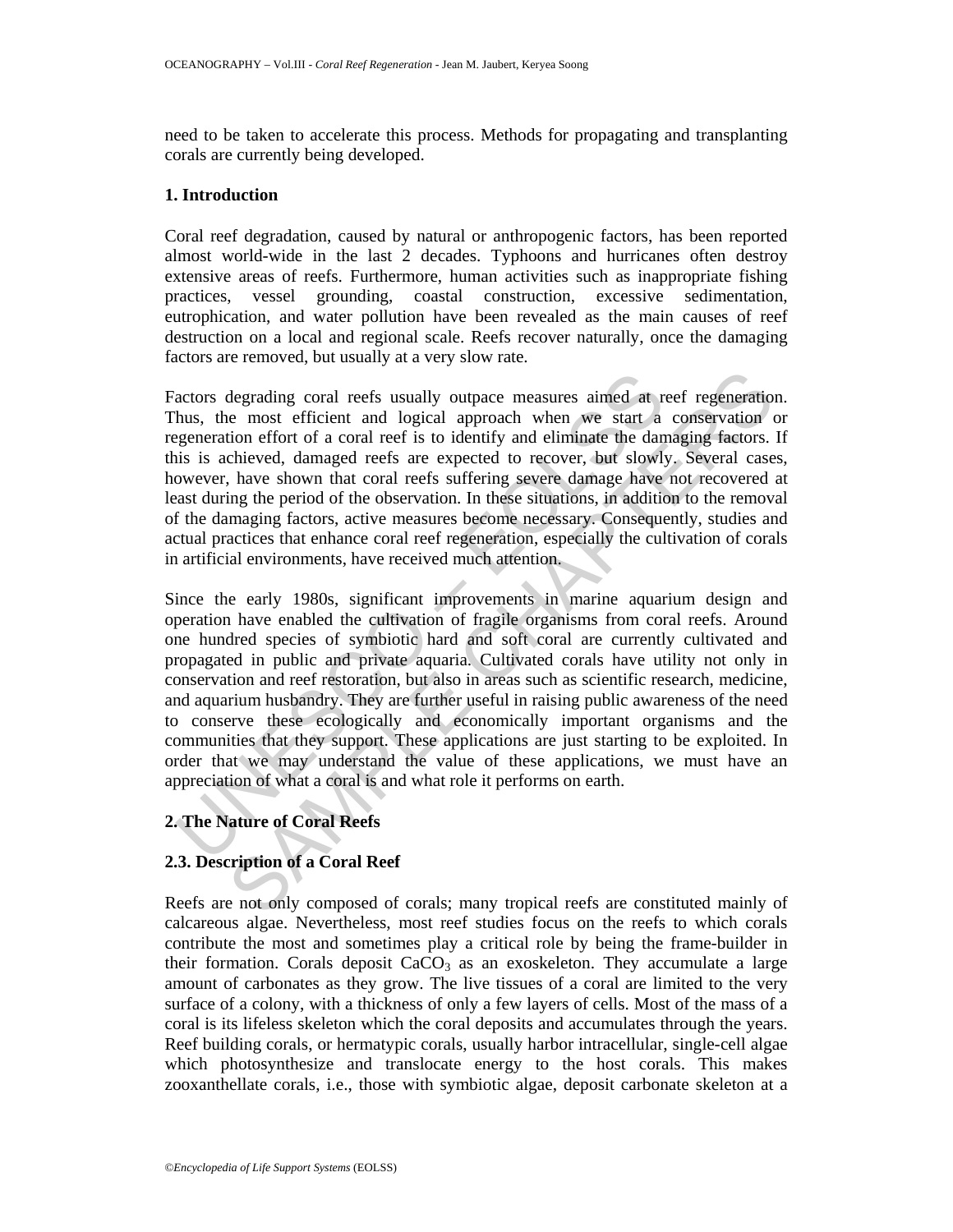faster rate than other azooxanthellate (without symbiotic algae in the coral cells) corals. Although most hermatypic corals are zooxanthellate corals, there are also some azooxanthellate corals, e.g., cup corals, *Tubastrea* sp., which secrete skeleton fast and contribute significantly to reefs,

Besides corals, other species also contribute to reef formation. Calcareous algae, snails, bivalves, foraminifera, sea urchins, etc., all deposit large amount of carbonates and are significant contributors to reefs. However, hard corals are often considered more important than others due to their large size and 3-dimensional structures.

Non-reef-building species also inhabit coral reefs. Species like sea anemones and noncalcareous algae do not deposit hard skeleton. They compete with reef-building species for space and other resources. If these species win the biological battle, the reef will no longer accumulate carbonate. Since the erosion of reefs, both biological and non-biological, goes on all the time, a reef dominated by non-reef-building species will stop growing and become reduced in dimension.

## **2.4. Propagation of Corals in Nature**

Corals reproduce sexually. In most species, sperm and eggs are broadcasted into water columns for external fertilization and embryo development. After being planktonic and free-living for several days, and possibly drifting hundreds of kilometers away from their parents, the planular larvae are ready to settle and become sedentary for the rest of their life. Once attaching to a suitable substrate, they metamorphose into a polyp and develop a circle of tentacles around the apical mouths. These broadcasting species reproduce once a year.



Figure 1. Broadcasting of coral's gametes.

About 25% of coral species utilize internal fertilization and brood their embryos internally. They release competent larvae that are ready to settle almost immediately after leaving their mothers. Larval development and planula release follow a lunar cycle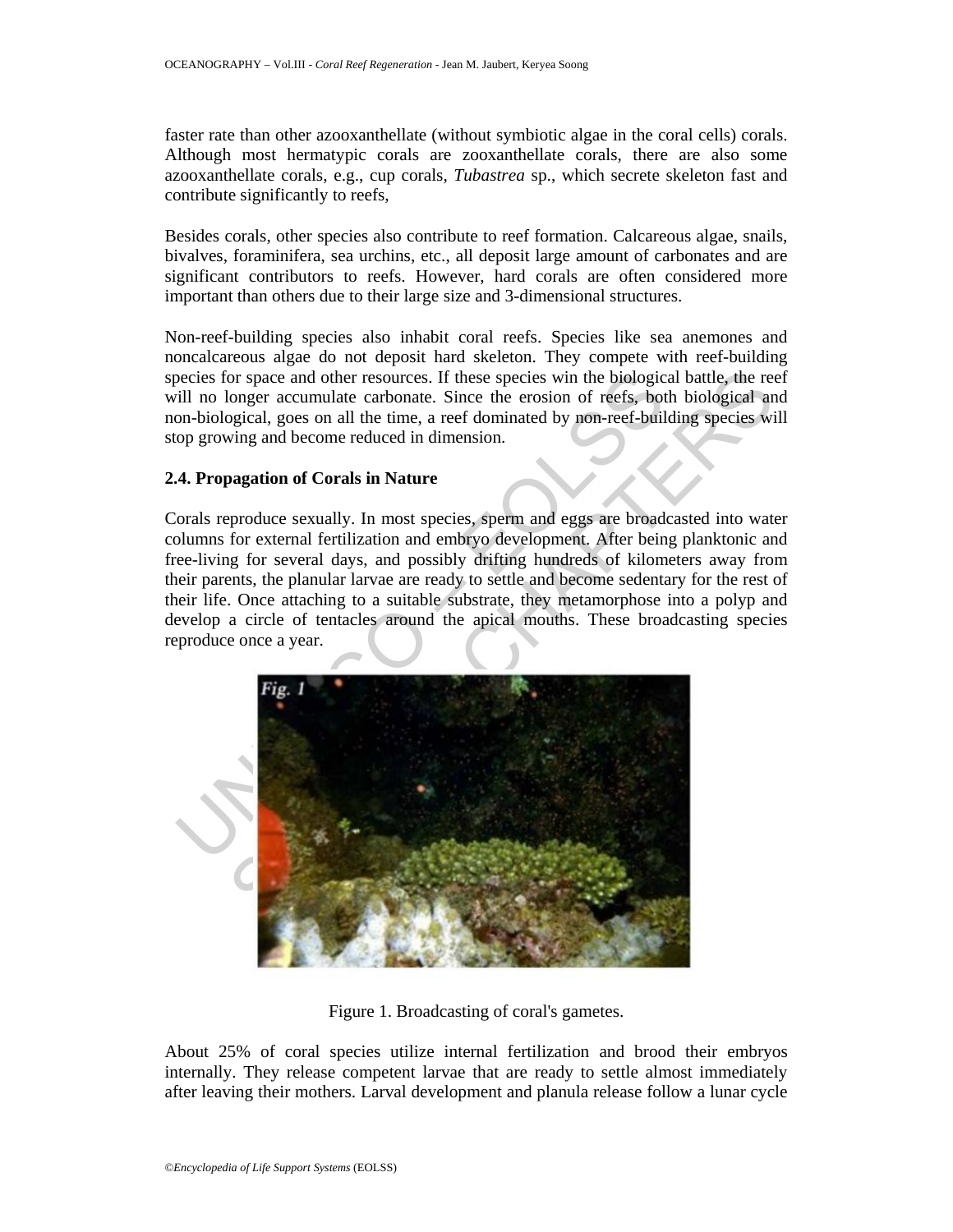in these species. There are usually more than several cycles of planulation per year, especially in low latitudes.

Corals grow by multiplying their polyps. This is accomplished either by budding out new polyps or by dividing an old polyp into two smaller polyps. This asexual means of growth begins on a single, tiny polyp, and works its way up to a huge colony consisting of thousands and thousands of polyps. Since individual polyps perform all life functions, fragments or part of a colony consisting of from one to many polyps can survive and grow just like an intact colony. As long as the fragments can secure themselves without rolling on the bottom, or being buried by sediment, the survival rates may be high, especially in large fragments. Parts of polyps also have the potential to regenerate and grow again.

Corals do not senesce, i.e., their metabolism does not slow down, and mortality rates do not increase with age. Thus, there is great potential for a coral to reach a large size with many polyps. For example, a poritid coral found in Green Island (west of Taiwan), has reached 12 m in height and 31 m in circumference. This coral is estimated to be 1200 years old. Since the top of the colony is 8 m from the surface, there is still enough space for the coral to extend for hundreds of years.

orals do not senesce, i.e., their metabolism does not slow down, and to tincrease with age. Thus, there is great potential for a coral to reach analy polyps. For example, a poritid coral found in Green Island (westached 12 by on the state of the metallolism does not slow down, and mortality rates are with age. Thus, there is great potential for a coral to reach a large size with lyps. For example, a portitid coral found in Green Island (west As a hemispheric coral colony grows, its annual increment in diameter remains the same (approximately 1 cm). Therefore, if we compare the specific growth rate (increase per unit of tissue), the value of a small colony would be much higher than that of a large colony. In other words, it is possible to achieve a higher overall growth by breaking a large colony into many small pieces. However, small colonies often suffer higher mortality rates than large colonies found in nature. This is especially pronounced when a recruit starts at the very small size of several millimeters in diameter. Small colonies are likely to be eaten by fishes or snails, or to be covered by sediment or other benthic organisms. The same risk also applies to a large colony, but the damage is only a scratch, or a small wound that can be healed by regeneration. Thus, the most lifethreatening stage of a coral is when they are young and small. Most coral recruits to a reef do not survive their first year in nature. Once they reach a large size, however, their mortality may be extremely low. A coral reef, then, consists mainly of large, long-lived colonies, when the biomass or the accumulated skeleton is used as a unit of calculation.

## **3. Destruction of Coral Reefs**

## **3.1. Degrading Factors**

The source of much reef damage is easy to identify. Fish blasting, for example, generates large, round craters on the reefs. Fragments become unconsolidated spreading around the holes. Coral mining, on the other hand, results in bare reefs in their late stages when no large colonies can be seen. Species with market value in the aquarium trade, e.g., *Euphyllia ancora*, are often among the first to disappear. High sedimentation can be observed on shore when belts of murky water appear after storms or heavy rains along the coast. This is often a serious factor for fringing reefs that are close to the shore. Bleaching may be caused by many environmental factors, but high temperatures seem to be the cause in most cases. The source of small scale bleaching is sometimes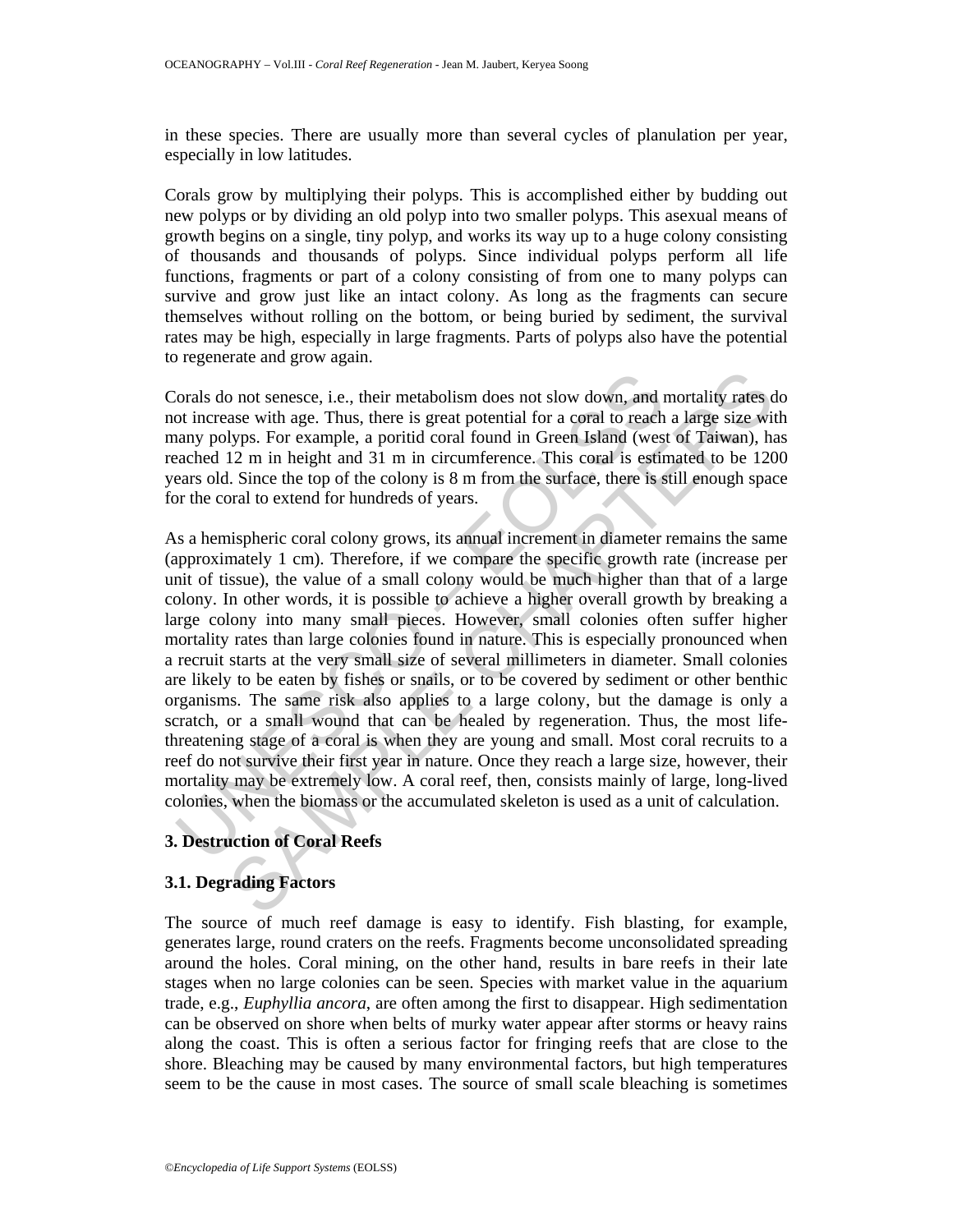easy to trace. Hot water from plants near the shore may cause bleaching in very shallow water, since these events are often limited to 1-2 m, and do not always result in mass mortalities. Large scale bleaching, like that of 1998, which affected 75% of world's reefs is associated with the warming of seawater. Besides affecting large areas, it also affects corals in relatively deep water. The mortality of corals is species-specific, and is related to the thermal tolerance of different species.

Some other damage may be difficult to distinguish. For example, the overgrowth of macroalgae may be caused by excessive nutrification of reef waters, or, on the other hand, by the disappearance of herbivores. In many reefs, macroalgae dominance is seasonal, and lasting damage is done during the alga-growing season. Thus, it is difficult to find the culprits out of season. We need to understand the basic ecology of coral reefs in order to come up with a way to confront this damage.

## **3.2. Mechanisms of Destruction and their Alleviation**

## **3.2.1. Storms**

ord reefs in order to come up with a way to confront this damage.<br>
2. Mechanisms of Destruction and their Alleviation<br>
2.1. Storms<br>
2.1. Storms<br>
1. Storms<br>
1. Storms<br>
1. Storms<br>
1. Storms<br>
1. Storms<br>
1. Storms<br>
1. Storms<br> Storm damage is characterized by mostly physical destruction caused by projectiles moving in the water. Branching and platy corals often suffer the most. They may be broken into small fragments scattered in crevices of the reefs. Exposed substrates are later covered by fast-growing algae or sea anemones that inhibit recruitment of reefbuilding species. Some bottoms are covered by unconsolidated fragments that are unsuitable for coral recruits. Since this is a natural process, human intervention may be controversial. On the other hand, some reefs suffering from storm damage have yet to recover after decades.

## **3.2.2. Over- and Destructive Fishing**

In order to come up with a way to confront this damage,<br> **hanisms of Destruction and their Alleviation**<br> **orms**<br> **anisms** of Destruction and their Alleviation<br> **orms**<br> **anisms** is characterized by mostly physical destructi Both types of fishing practices result in the reduction of fish diversity and sizes. The removal of herbivores (e.g., parrotfishes, sea urchins) may result in macroalgae dominance, which in turn inhibits the growth of existing corals and the recruitment of corals. Since both corals and algae require light and space, expanded algae cover may cause the partial or total mortality of corals. Some fishes feed on the sea anemones that compete with corals. Thus the removal of, for example, angel fish may result in an overabundance of certain sea anemones. Over-fishing involves complicated social-economic situations that can hardly be resolved by scientists. Various approaches have been tried in different parts of the world, for example, awareness programs which educate people in the value or economic potential of healthy reefs. Alternative livelihood training teaches fishermen to farm in the sea or to operate a business using the sea. Marine Protected Area (MPA) is a solution when there is consensus among people, or when law can be enforced.

## **3.2.3. Nutrification of the Sea**

Macroalgae respond to nutrients in seawater much faster than corals do. While corals maintain a similar growth rate, macroalgae can really accelerate their growth rates under eutrophic conditions. Both macroalgae and corals require sunlight for energy and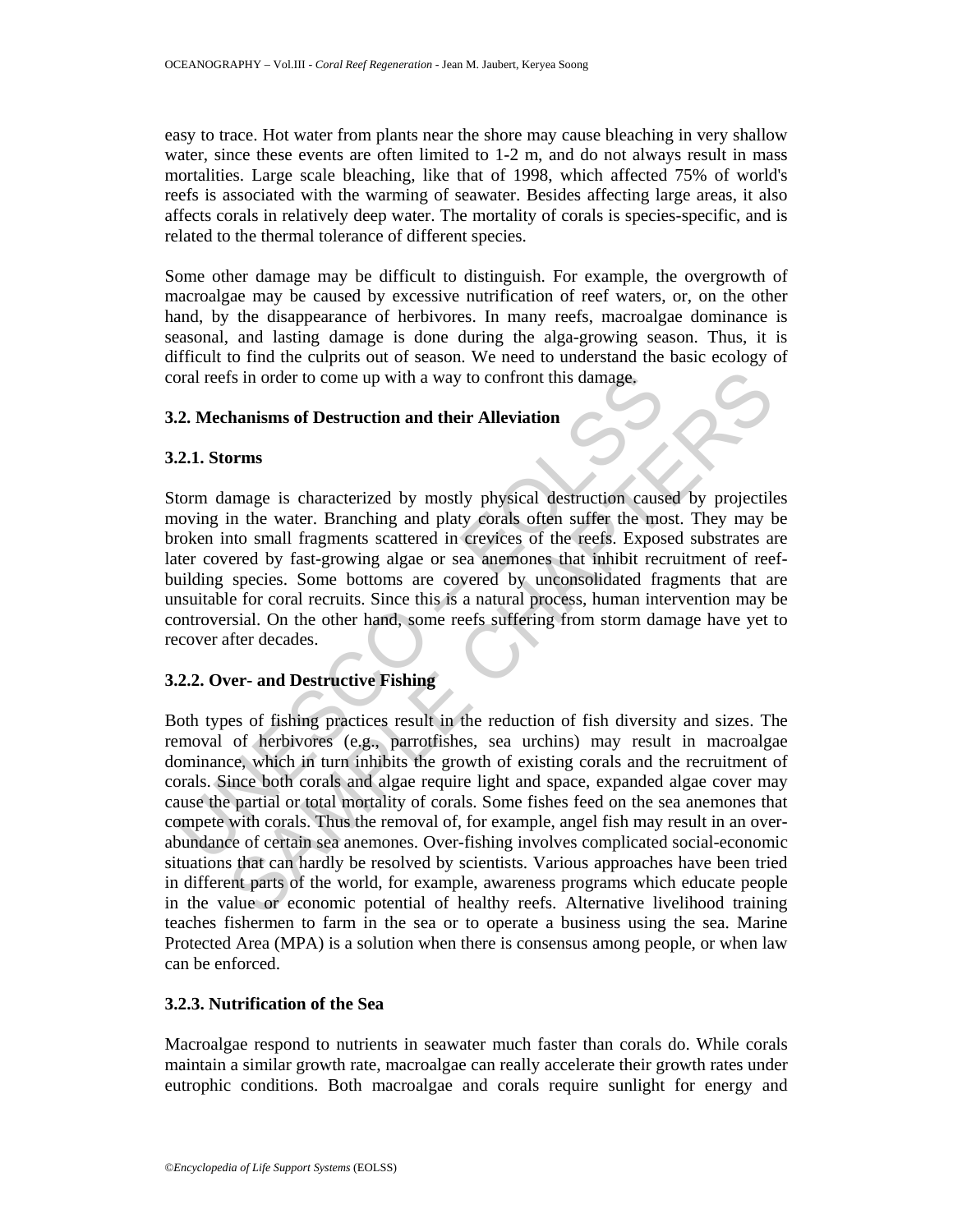substrate for space. The algae are superior competitors compared to corals when there are nutrients in seawater. Nutrients also accelerate multiplication of phytoplankton in the seawater. Since phytoplankton lives in water columns, they intercept sunlight before it can reach the bottom where the corals live. Excessive nutrients usually come from the land, thus a solution has to start there. Water treatment plants that remove inorganic nutrients can be tried in small villages or facilities. Marine outfall pipes are exploited when sewage from cities is the source of nutrients.

## **3.2.4. Excessive Turbidity**

Reef corals need ample sunlight so their endosymbiotic algae can photosynthesize and translocate energy to the hosts (the corals themselves). The turbidity of water effectively prevents sunlight from reaching the bottom. Fine particles in water columns eventually settle. When they fall on corals, excessive mucus is secreted by the organisms. Some corals are easily smothered by sediment accumulating on their surface. There are also corals that can tolerate turbid waters better than others. These corals usually have vertical-shaped colonies resulting in less accumulation of sediments. Furthermore, some species can expand their tissues to expel sediments on their surface.

Excessive turbidity on coral reefs usually has a terrestrial origin. This may be derived from the construction of buildings or agricultural activities on land. Therefore, coastal construction should be required to use sediment traps or trenches. Outcrops, due to land development, should be covered with plants. Generally, the particle sources from a small area can affect a large area in the sea. Moreover, one season of high loading of particles into the sea can effectively wipe out a reef which may require decades to recover.

#### **3.2.5. Thermal Bleaching**

revents sunlight from reaching the bottom. Fine particles in water correct the. When they fall on corals, excessive mucus is secreted by the evaluation are easily smothered by sediment accumulation or their surface aroused sunlight from reaching the bottom. Fine particles in water columns eventuall<br>then they fall on corals, excesive mucus is secreted by the organisms. Some<br>the e easily smothered by sediment accumulating on their surface. The Bleaching of corals is usually caused by high water temperatures. A temperature as high as 29-30 degree Celcius is a critical point when zooxanthellae starts to leave the host corals and bleaching occurs. Corals can recover if the environmental conditions improve; otherwise mortality ensues. There are many studies on the physiology and ecology of coral bleaching, although very little can be done to reverse the trend of bleaching, or to accelerate the recovery, at present. There is now multi-regional monitoring of the status of reefs and the ranges of affected areas. Using this opportunity to raise public awareness about coral reefs seems to be the only consolation.

#### **3.2.6. Tourists**

Destruction due to tourists occurs at popular areas and from the demands of souvenir shops and restaurants. This involves both tramping and collection. While the collection of specimens can be outlawed, a prohibition of tramping is hard to enforce. Route planning to guide tourists, following a fixed track, may be the way to limit the range of destruction. Tour guide training works when tourists are well-educated. Providing facilities for tourists has the effect of gathering tourists and concentrating damage. Assigning exclusive diving rights to local diving shops offers great incentives for dive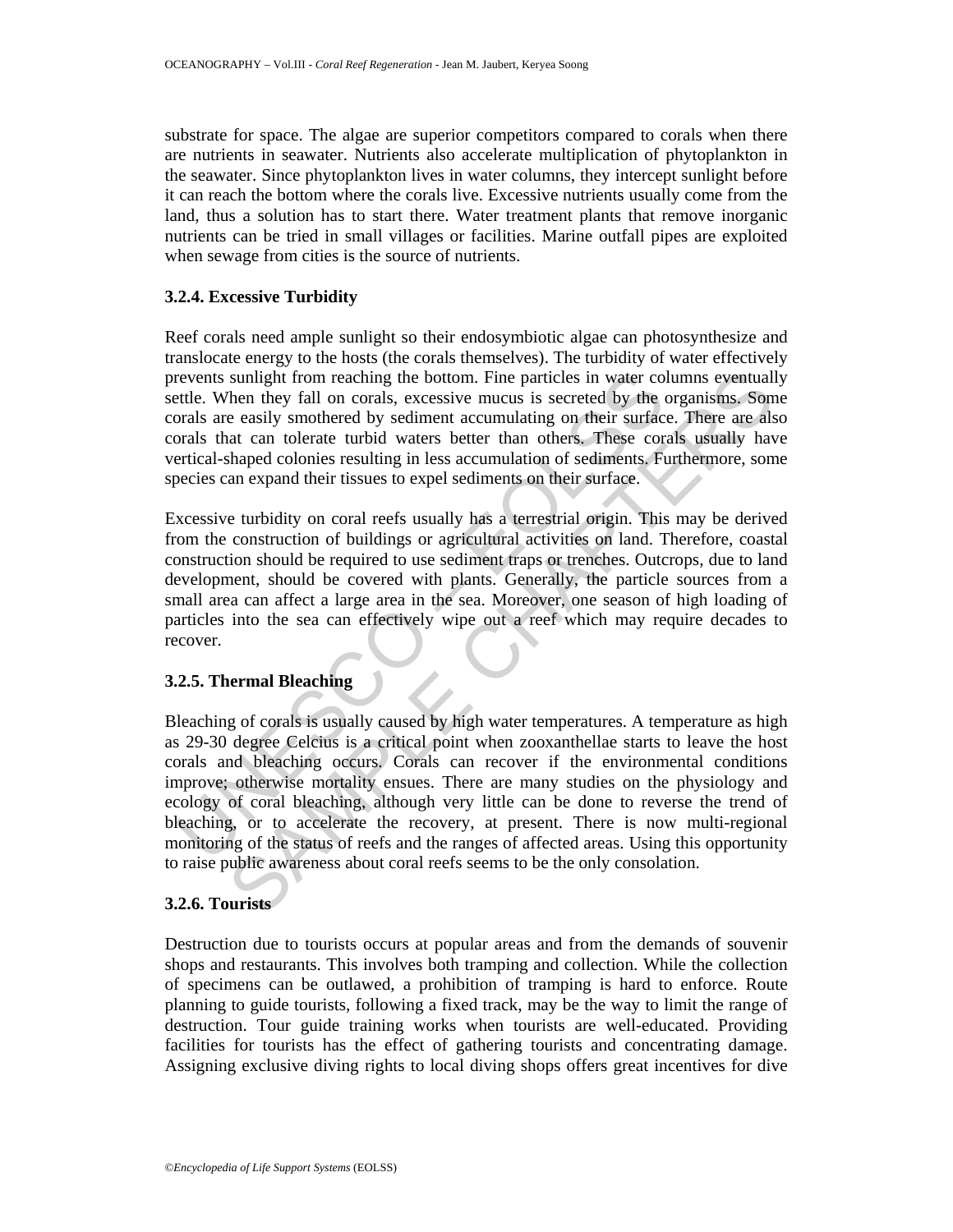masters to educate their customers. Floating buoys for boats can eliminate damage from anchorage at popular sites.

### **3.2.7. Coral mining and Aquarium Trade**

Corals, like many colonial organisms, are long-lived. It takes more than 10 years for a massive coral to reach palm size. Colonies reaching 1 m in radius are usually a century old. Thus, the collection of these organisms results in long-term changes. Besides direct removal, the collection of fishes often involves poisons that kill many other species, including corals. Sustaining fisheries of commercial scale in coral reefs is difficult, despite the high abundance and high biological diversity. The discouraging and banning of routine collection from coral reefs are necessary.

After resolving the factors degrading coral reefs, some active measures can be considered to enhance the rate of recovery.

### **4. Coral Reef Regeneration**

### **4.1. Assessing Coral Recruitment**

fter resolving the factors degrading coral reefs, some active nonsidered to enhance the rate of recovery.<br> **Coral Reef Regeneration**<br>
1. Assessing Coral recruits may vary by several orders of magnitude idastic plates or ot solving the factors degrading coral reefs, some active measures can be<br>d to enhance the rate of recovery.<br>**Reef Regeneration**<br>Sing Coral Recruitment<br>of coral recruits may vary by several orders of magnitude in different re Densities of coral recruits may vary by several orders of magnitude in different reefs. Plastic plates or other natural or artificial substrates can be used to monitor the amount of recruits. Since coral spats are selective, the material, orientation, lighting, size, etc., of plates need to be considered if data from different locations are compared. The timing as well as duration of plate immersion also make a difference. For broadcasting corals, the settling may be more seasonal, since spawning is limited to a short time of the year. For example, in the Great Barrier Reefs, hundreds of species spawn in October- November. In the Red Sea, corals spawn in the summer. Brooding species usually have a longer season of recruitment than broadcasting species. This may occur year-round at low latitudes.

The rates of the natural recruitment of corals are often highly variable over the years, especially in broadcasting species. Thus, results from one year may not be a good indicator of the situation in other years. Coral recruits settling on monitored surfaces are often lower in species diversity than that of existing communities. At present, many settled larvae can be identified to the family level. More exact identification is possible only in a few species. Continuous cultivation and serial recording are time-consuming, but are the only ways to distinguish the juvenile stages of corals..

In nature, coral recruits settle on hard and secured substrate. Some destruction, e.g., ship grounding, renders the bottom a loose substrate that further inhibits successful recruitment. Coral fragments also become projectiles and cause further damage when there are strong waves. Bottom consolidation, thus, has been tried in a few cases to prevent the damage from further intensifying and to provide suitable space for new recruits.

New recruits are small, usually smaller than 3 mm when first observed in the field. They may be difficult to see on natural habitats, since they do not prefer exposed surfaces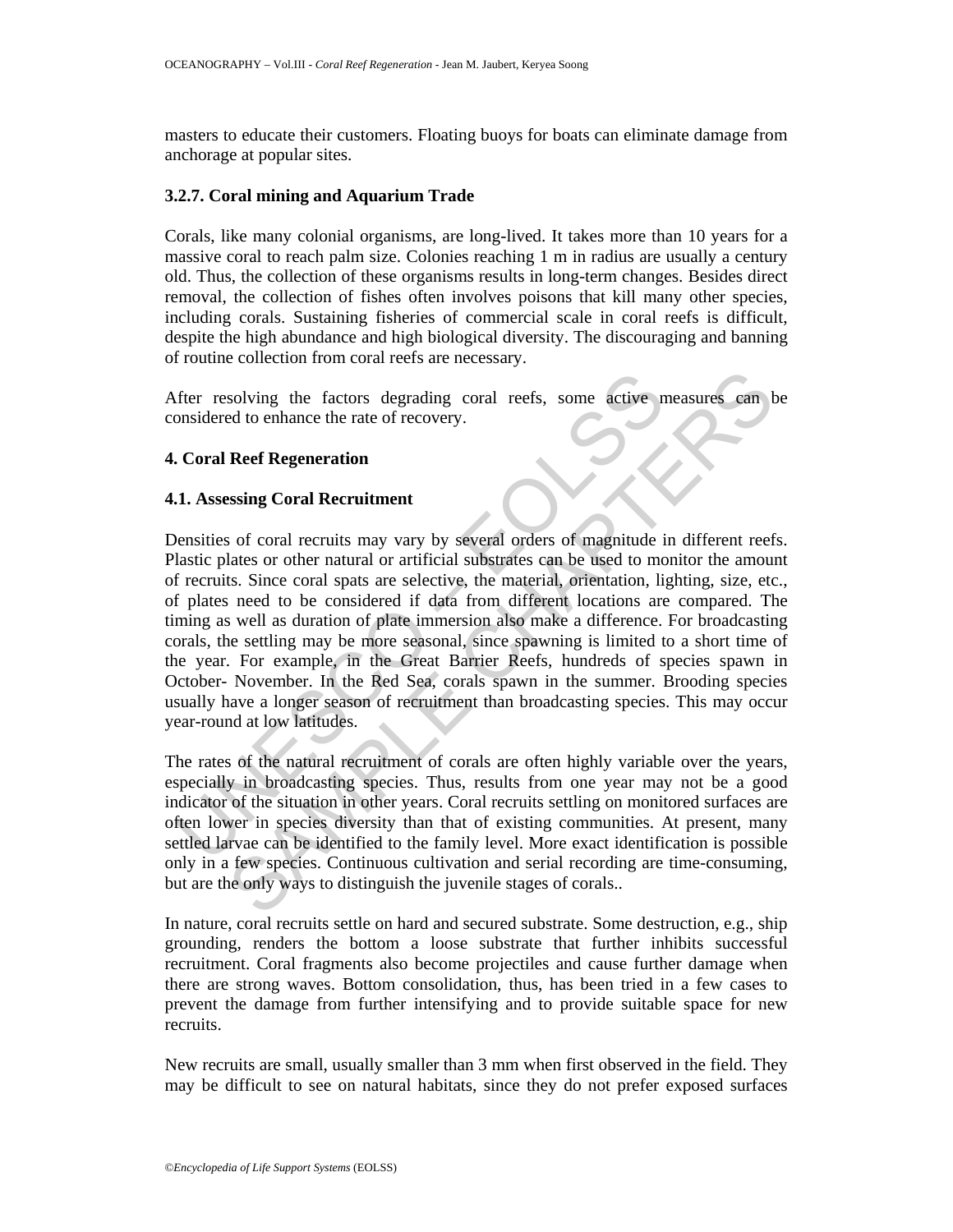which tend to be covered by sediments or fast-growing algae. Recruits or juveniles smaller than 1 cm, i.e., in their first few years, are relatively few for most massive species which reach large colony sizes in nature. So it is the branching and the plateforming species that are expected to "return" to a damaged site within a few years.

-

-

-

# TO ACCESS ALL THE **21 PAGES** OF THIS CHAPTER, Visit: http://www.eolss.net/Eolss-sampleAllChapter.aspx

#### **Bibliography**

Delbeek J. C., Sprung J. 1994. The reef aquarium. Ricordea Publishing. pp. 1-544 [A detailed review of methods used to keep marine invertebrates, especially corals, in aquarium].

Dubinsky, Z. (editor) 1990. Coral Reefs. Ecosystems of the world 25.Elsevier, New York 1990. PP. 1-550 [A scientific review of various aspects of coral reefs, with a total of 19 chapters each written by experts of the fields.]

Fossa S. A., Nielsen A. J., 1996. The modern coral reef aquarium. Brockman D., Schmettkamp W. (editors) Birgit Schmettkamp Verlag, Bornheim, Germany. pp. 1-367 [A broad picture of ecological and aquariological questions regarding reef corals].

Veron, J.E.N. 1986. Corals of Australia and the Indo-Pacific. University of Hawaii Press. pp.1-644 [Pictures of live corals and maps of their distributions.

#### **Biographical Sketches**

**Jean M. Jaubert** - Professor of Marine Biology at the University of Nice, France and Director of the European Oceanographic Center of Monaco, Principality of Monaco

ibliography<br>
elbeck J. C., Sprung J. 1994. The reef aquarium. Ricordea Publishing. pp. 1-544 [<br>
ethods used to keep marine invertebrates, especially corals, in aquarium].<br>
ubinsky, Z. (editor) 1990. Coral Reefs. Ecosystems The Technology at the University of Poites and [S](https://www.eolss.net/ebooklib/sc_cart.aspx?File=E6-18-07-03)pecialized in Normalton Chapter is bosonically consisted to keep marine invertebrates, especially corals, in aquarium].<br>
Z. (editor) 1990. Coral Reefs. Ecosystems of the worl Jean Jaubert studied biology at the University of Poitiers and specialized in Marine Biology at the University of Marseille. He obtained a Ph.D. in Biological Oceanography in 1971 and a Doctorate in Science in 1987. He has been working at the University of Nice, France as Associate Professor from 1972 to 1987 and then as Professor of Marine Biology. Various occupations have led him to teach, organize overseas scientific expeditions and write widely. From 1970 to 1989, he founded successively the group of Ocean Technology and the Laboratory of Experimental Ecology at the University of Nice, France. In 1990, he was commissioned by H.S.H. Prince Rainier III to establish the Scientific Center, European Oceanographic Institute of Monaco, a research organization affiliated to the Council of Europe with laboratories located within the building of the Oceanographic Museum. Investigations carried out by Jean Jaubert and his collaborators aim to better assess ecological risks and rehabilitate degraded ecosystems. One of their most important findings is that marine organisms that precipitate huge amounts of calcium carbonate, such as reef-building corals and calcareous algae, transfer carbon dioxide from the oceans to the atmosphere. Since carbon dioxide is a major greenhouse gas this transfer can, over geological time scales, modify the climate of earth. Another important finding made by Jean Jaubert and his collaborators is that high concentration of carbon dioxide and high temperature inhibit calcification. This latter finding show that the global Warming and the rising concentration of carbon dioxide in the atmosphere due to the burning of fossil fuels are now more clearly appearing as both major causes of the worldwide spread bleaching and mortality of reef-building corals. To better understand these processes and enable researchers to carry out laboratory experiments Jean Jaubert has developed an innovative biological water purification technique that permits the propagation of corals in closed-circuit aquaria and the reconstruction of coral reef models. This simple but efficient technique is patented in Europe, the United States and Japan. Its is becoming popular among aquarium hobbyists as the Jaubert Natural Nitrate